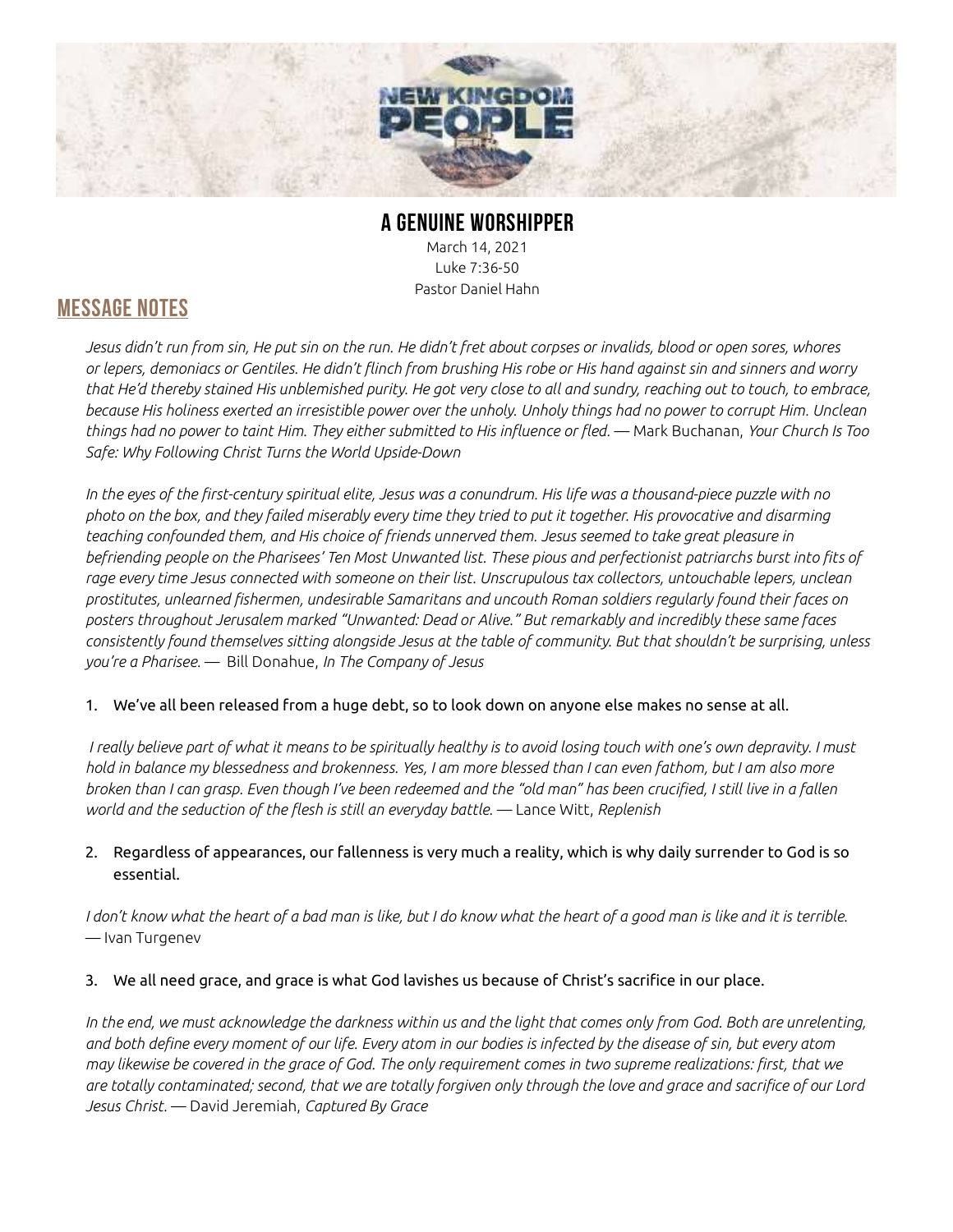

Therefore, if anyone is in Christ, the new creation has come: The old has gone, the new is here! All this is from God, who reconciled us to Himself through Christ and gave us the ministry of reconciliation: that God was reconciling the world to Himself in Christ, not counting people's sins against them. — 2 Corinthians 5:17 –19

Even though I was once a blasphemer and a persecutor and a violent man, I was shown mercy because I acted in ignorance and unbelief. The grace of our Lord was poured out on me abundantly, along with the faith and love that are in Christ Jesus. Here is a trustworthy saying that deserves full acceptance: Christ Jesus came into the world to save sinners  $-$  of whom I am the worst. But for that very reason I was shown mercy so that in me, the worst of sinners, Christ Jesus might display his immense patience as an example for those who would believe in him and receive eternal life. — 1 Timothy 1:13 – 16



**ENCOUNTERLIFE.ORG**